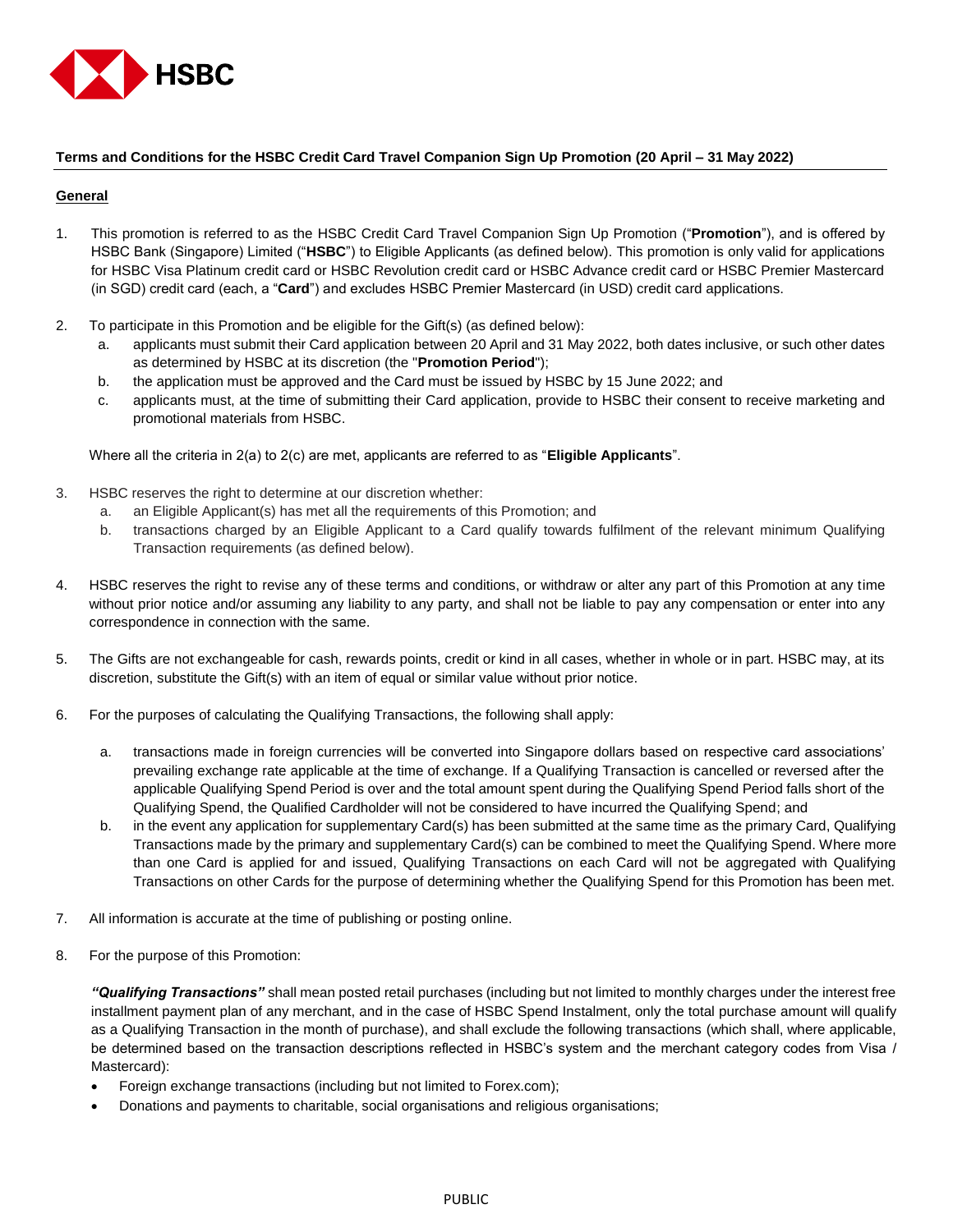

- Quasi-cash transactions (including but not limited to transactions relating to money orders, traveler's checks, gaming related transactions, lottery tickets and gambling);
- Payments made to financial institutions, securities brokerages or dealers (including but not limited to the trading of securities, investments or crypto-currencies of any kind);
- Payments on money payments/transfers (including but not limited to Paypal, SKR skrill.com, CardUp, SmoovPay, iPayMy);
- Payments to any professional services provider (including but not limited to GOOGLE Ads, Facebook Ads, Amazon Web Services, MEDIA TRAFFIC AGENCY INC);
- Top-ups, money transfers or purchase of credits of prepaid cards, stored-value cards or e-wallets (including but not limited to EZ-Link, Transitlink, NETS Flashpay and Youtrip);
- Payments in connection with any government institutions and/or services (including but not limited to court costs, fines, bail and bond payment);
- Any AXS and ATM transactions;
- Tax payments (including HSBC Tax Payment Facility);
- Payments for cleaning, maintenance and janitorial services (including property management fees);
- Payments to insurance companies (including but not limited to sales, underwriting, premiums and insurance services);
- Payments to educational institutions;
- Payments on utilities (Electric, Gas, Water, and Sanitary);
- The monthly instalment amounts under the HSBC Spend Instalment;
- Balance transfers, fund transfers, cash advances, finance charges, late charges, HSBC's Cash Instalment Plan, any fees charged by HSBC;
- Any unposted, cancelled, disputed and refunded transactions.

and such other categories of transactions which HSBC may exclude from time to time.

For the purposes of determining whether a given transaction is qualified, please note that the business activities of a merchant is determined by the business classification of that merchant outlet which in turn is determined by the merchant/the merchant's acquiring bank.

*"Card Account Opening Date"* means the calendar month printed on the letter sent to an Eligible Applicant enclosing his/her Card issued pursuant to this Promotion.

## **Mechanics**

9. (a) To qualify for the Promotion, an Eligible Applicant must fulfill the conditions set out below (each a "**Qualified Cardholder**") to be entitled to the following gifts ("**Gift**") for each relevant offer ("**Offer**"):

#### **Offer: (A) Samsonite Prestige 69cm Spinner Exp with built-in scale worth SGD670, or (B) SGD30 cashback**

Gift A – Eligible Applicant who (I) does not hold any existing HSBC Credit Card<sup>#</sup>; (II) has not cancelled any HSBC Credit Card<sup>#</sup> within the last 12 months prior to the Card Account Opening Date (each a "**New Cardholder**"); and (III) has not revoked his/her consent to receive marketing or promotional materials from HSBC at the time the Gift is credited to the Eligible Applicant shall be entitled to receive a Samsonite Prestige 69cm Spinner Exp with built-in scale worth SGD670 if the Eligible Applicant charged a minimum of SGD500 in Qualifying Transactions within the Qualifying Spend Period.

Gift B – Eligible Applicant who (I) holds an existing HSBC Credit Card<sup>#</sup> issued more than 12 months; (II) has not cancelled any HSBC Credit Card# within the last 12 months prior to the Card Account Opening Date (each an "**Existing Cardholder**"); and (III) has not revoked his/her consent to receive marketing or promotional materials from HSBC at the time the Gift is credited to the Eligible Applicant shall be entitled to receive SGD30 cashback if the Eligible Applicant charged a minimum of SGD500 in Qualifying Transactions within the Qualifying Spend Period.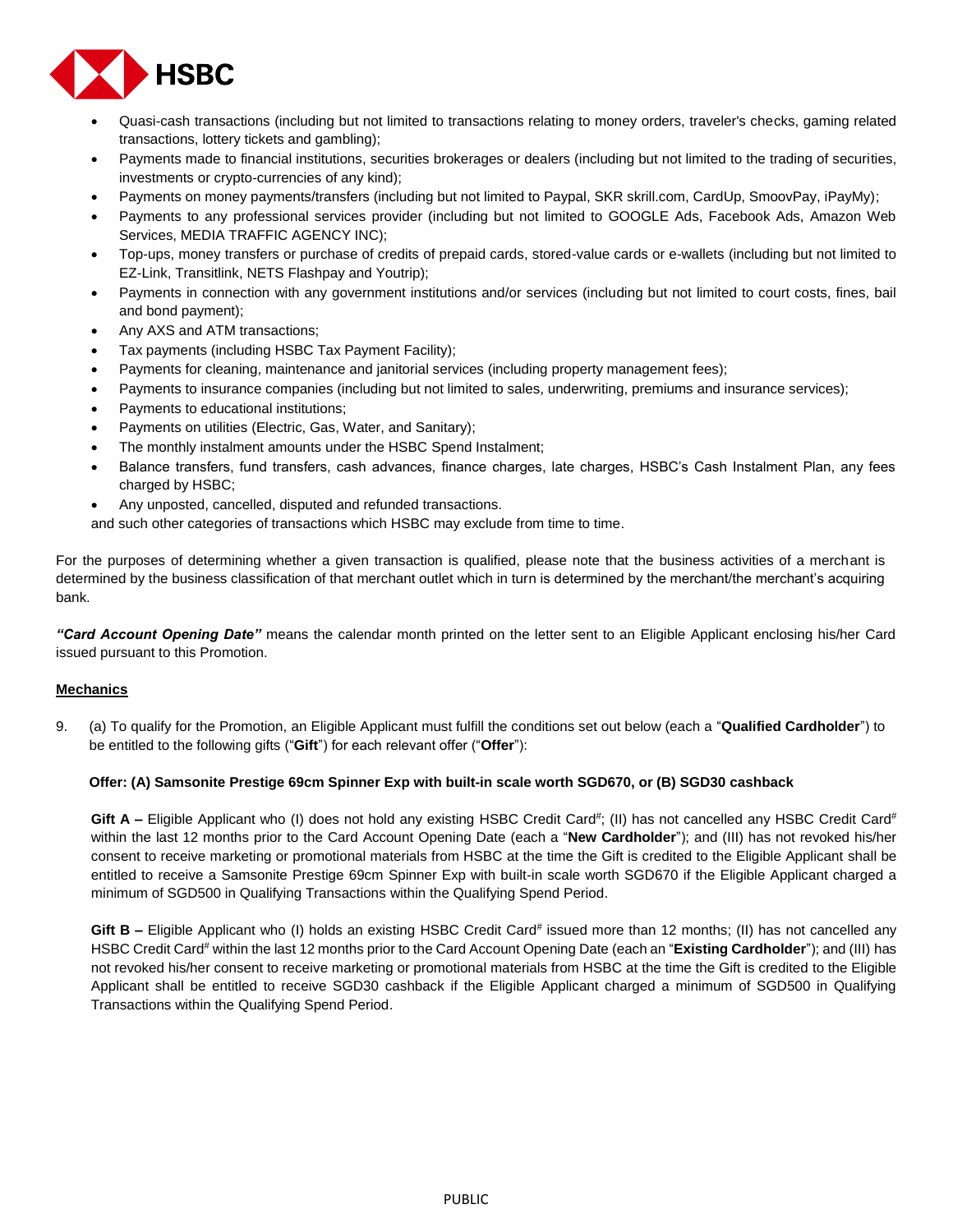

| Gift<br>Samsonite Prestige 69cm Spinner Exp<br>SGD30 cashback<br>with built-in scale worth SGD670<br>Charge a minimum of SGD500 in<br>Qualifying Transactions from Card<br>Account Opening Date to the end of the<br>following month<br>following month.<br><b>Provided that New Cardholder:</b><br>Must not hold any existing HSBC Credit<br>$\bullet$<br>$Card^{\star\#}$<br>Did not cancel any HSBC Credit Card#<br>$\bullet$<br>$\bullet$                                                                                                  | Existing Cardholder (Gift B)                                                                                                                                                                                                                                                                                                                                  |  |
|------------------------------------------------------------------------------------------------------------------------------------------------------------------------------------------------------------------------------------------------------------------------------------------------------------------------------------------------------------------------------------------------------------------------------------------------------------------------------------------------------------------------------------------------|---------------------------------------------------------------------------------------------------------------------------------------------------------------------------------------------------------------------------------------------------------------------------------------------------------------------------------------------------------------|--|
|                                                                                                                                                                                                                                                                                                                                                                                                                                                                                                                                                | Charge a minimum of SGD500 in<br>Qualifying Transactions from Card<br>Account Opening Date to the end of the                                                                                                                                                                                                                                                  |  |
| within last 12 months*; and<br>Has not revoked his/her consent to<br>$\bullet$<br>$\bullet$<br>receive marketing or promotional<br>materials from HSBC at the time the Gift<br>is credited to the Eligible Applicant<br>*in each case prior to the approval date of their new Card<br>*in each case prior to the approval date of their new Card<br>application under this Promotion.<br>application under this Promotion.<br>*in each case with the exception of HSBC Visa Infinite<br>*in each case with the exception of HSBC Visa Infinite | <b>Provided that Existing Cardholder:</b><br>Existing HSBC Credit Card# must be<br>issued more than 12 months earlier*;<br>Did not cancel any HSBC Credit Card#<br>within last 12 months*; and<br>Has not revoked his/her consent to<br>receive marketing or promotional<br>materials from HSBC at the time the Gift<br>is credited to the Eligible Applicant |  |

- 10. Qualified Cardholders will be notified by the Notification Date (as set out in Clause 14), after HSBC determines in its discretion that the criteria under this Promotion have been met, barring any unforeseen technical delays.
- 11. For the Samsonite Prestige 69cm Spinner Exp, an SMS redemption code with the redemption details (including redemption period and location) ("SMS") will be sent to the Qualified Cardholder's valid mobile phone number (based on HSBC's records) by the Notification Date (as set out in Clause 15). In the event there is no valid mobile phone number, a redemption letter will be sent to the Qualified Cardholder's billing address (based on HSBC's records). Any request for early fulfillment of a Gift will not be granted nor entertained by HSBC.
- 12. The relevant cashback will be credited into the Qualified Cardholder's Card account, after HSBC determines in its discretion that the criteria under this Promotion have been met by the Notification Date (as set out in Clause 15), barring any unforeseen technical delays. Any request for early fulfilment of a Gift will not be granted nor entertained by HSBC.
- 13. The cashback can only be used to offset future retail purchases and cannot be transferred, withdrawn as cash or used to offset payments such as fund transfers, tax payments, financial charges, late charges, fees and other outstanding balances.
- 14. Each Qualified Cardholder is limited to a maximum of one Gift regardless of the number of Cards applied for. In the event that the Qualifying Cardholder holds more than one approved Card, only the Card with the highest amount in Qualifying Transactions charged to it will be taken into account for the purposes of determining whether such Qualifying Cardholder is eligible to receive the Gift under this Promotion.

# **Qualifying Spend Period and Notification Date**

| <b>Card Account Opening Date</b> | <b>Qualifying Spend Period</b> | <b>Notification Date</b> |
|----------------------------------|--------------------------------|--------------------------|
| 20 - 30 April 2022               | 20 April – 31 May 2022         | By 30 June 2022          |
| $1 - 31$ May 2022                | 1 May - 30 June 2022           | By 31 July 2022          |
| 1 – 15 June 2022                 | 1 June - 31 July 2022          | By 31 August 2022        |

15. The Qualifying Spend Period and Notification Date(s) as set out below: